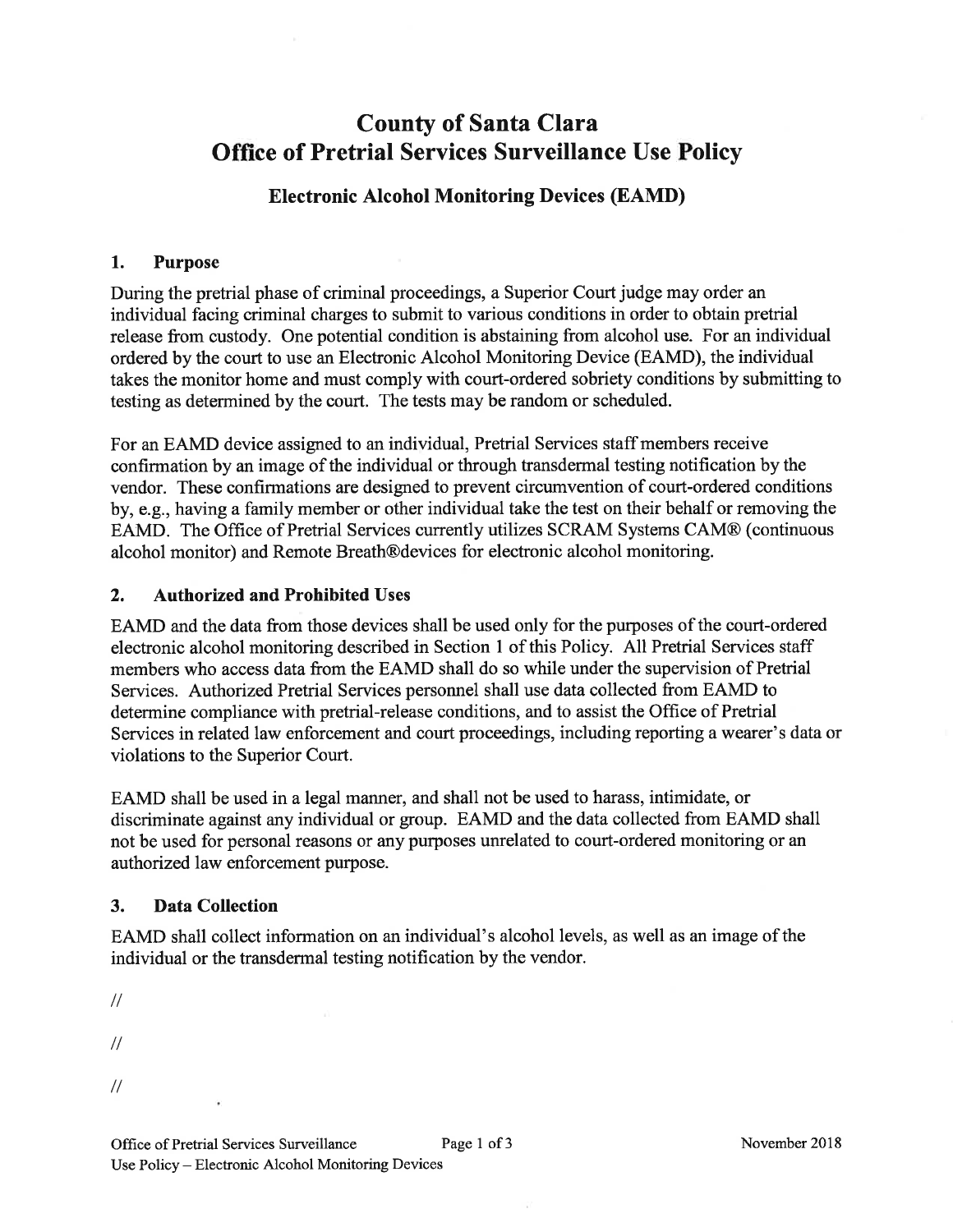#### 4. Data Access

Data access from EAMD shall be limited to the following:

- o Pretrial Services personnel who have a business need to access the data, including Pretrial Services Officer IIIs and Supervisors, after completing required training by the vendors and the electronic monitoring supervision unit officer;
- The vendors for the data management system, who shall be required to keep the data confidential. a

## 5. Data Protection

EAMD shall collect and process data and communicate it via cellular or internet connections, which shall occur to a secure data management system operated on a propriety encrypted secure website by County vendors. Vendors shall be required to ensure that all session data is encrypted and all host communication information is confidential. The entire perimeter shall be protected and monitored by high-availability firewalls and intrusion-detection/intrusionprevention systems. Data sent by the EAMD to the vendor's centralized online collection system shall be maintained on a secure web-based system that can be accessed only through a passwordprotected intemet website using password-protected computers. Accessed data entered into the Pretrial Services case management system shall be encrypted and password-protected as well.

Authorized Pretrial Services Officers who do not have access to the vendor's online system may keep hard copies of data from the EAMD in case files, which shall be stored in the Office of Pretrial Services' secure facility.

## 6. Data Retention

For data collected regarding individuals whose matters are adjudicated to conclusion (e.g., appeal concluded or time to appeal expires following a guilty verdict, not-guilty verdict, or plea reached), the data collected by the EAMD shall be retained for at least one year post-adjudication and shall be destroyed no later than 18-months post-adjudication. For data collected regarding individuals whose matters are not adjudicated to conclusion (e.g., charges are dismissed but subject to refiling; a trial results in a hung jury and the prosecutor may pursue an additional trial), the data collected by the EAMD shall be retained for at least three years (36 months) from the date of the alleged offense, and destroyed no later than 42-months from the date of the alleged offense. It shall be permissible for the retention and destruction periods to be extended pursuant to a court order or if the specific case or alleged offense is subject to a statute of limitations that is longer than three years. This data retention period relates only to the Office of Pretrial Services; it does not bind third parties who obtain the data lawfully, such as through a court order or through lawful receipt of a Pretrial Services report referring to information collected by the EAMD. (See Section 7 of this Policy).

## 7. Public Access

The public shall not have access to EAMD data within the Office of Pretrial Services, but the public may access data from court that is presented in court in a public criminal proceeding or that becomes part of a court file that is accessible to the public.